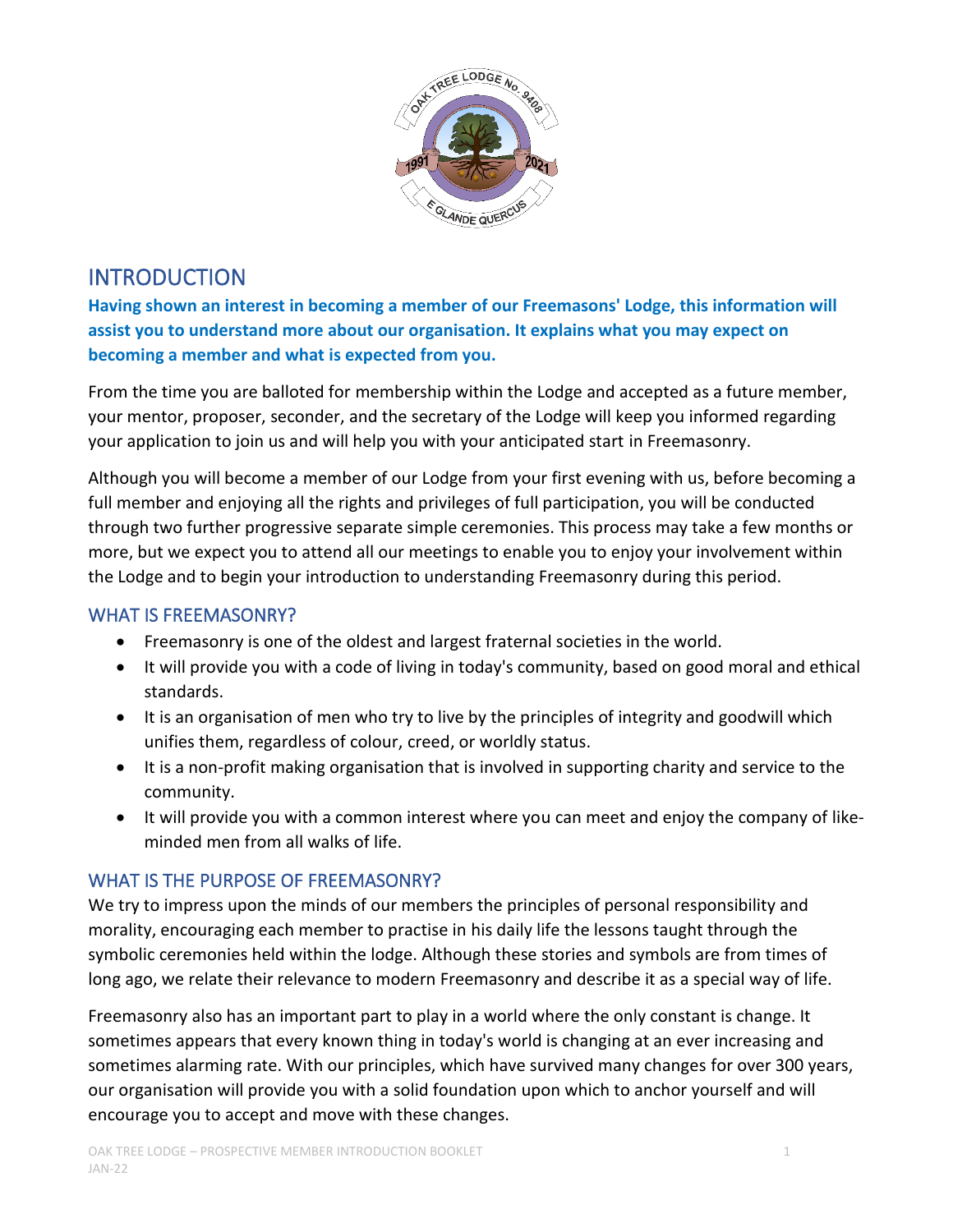#### FREEMASONRY IS NOT

Since its beginning there has been much misinformation published about Freemasonry. For the benefit of every prospective candidate, it is only fair that we give information on what Freemasonry is **not** and which it has never claimed to be. The most important points are as follows:-

- Freemasonry is **not a religion**, nor is it a substitute for religion. It has a philosophy which we believe is acceptable to every religious institution in the world. Therefore, because there are different ideologies and thoughts in the world and to avoid disharmony, we do not allow religious discussion at our meetings.
- Freemasonry is **not a private society**. Certain parts of our rituals, which are the methods of recognition, are reserved. We prefer to keep them available for members only.
- Freemasonry is **not a benefit society**. There are no paid insurance policies to give protection against sickness, death, or old age.
- Freemasonry is **not for promoting the social or economic advancement** of its members to the prejudice of non-members.
- Freemasonry is **not connected in any way with a political body** or ideal. A Freemason's political views and beliefs are his own and every lodge will have members who support the many different and divergent political ideologies. For this reason, political discussion is not allowed at Masonic assemblies.

# QUALIFICATIONS FOR MEMBERSHIP

The **three essential qualifications for membership** to Freemasonry cover your spiritual, moral, and physical aspects. The qualifications are as follows:-

The essential **spiritual qualification** is that you must believe in a Supreme Being. That may be through adherence to a conventional religious philosophy, or it may be your own personal spiritual understanding – either is fine, as long as you have that belief in a Supreme Being.

Membership is open to men of any race or religion who can fulfil this essential qualification and who can satisfy the other two requirements.

The **moral qualification** is that you must be of good repute, a loyal citizen and obedient to the laws of the land.

The **physical qualification** is that you are male and must be at least 21 years old or in special circumstances at least 18 years old with permission from the Provincial Grand Master. This age qualification exists to ensure that you are free to formulate your opinions and exercise your own judgement.

# WHAT FREEMASONRY CAN OFFER

Freemasonry is a way of life where men can meet regularly in order to be active in the support of its own members, their ideals and of the community at large. What you get out of membership of Freemasonry will be reflected by the effort you will make to integrate with the other members of the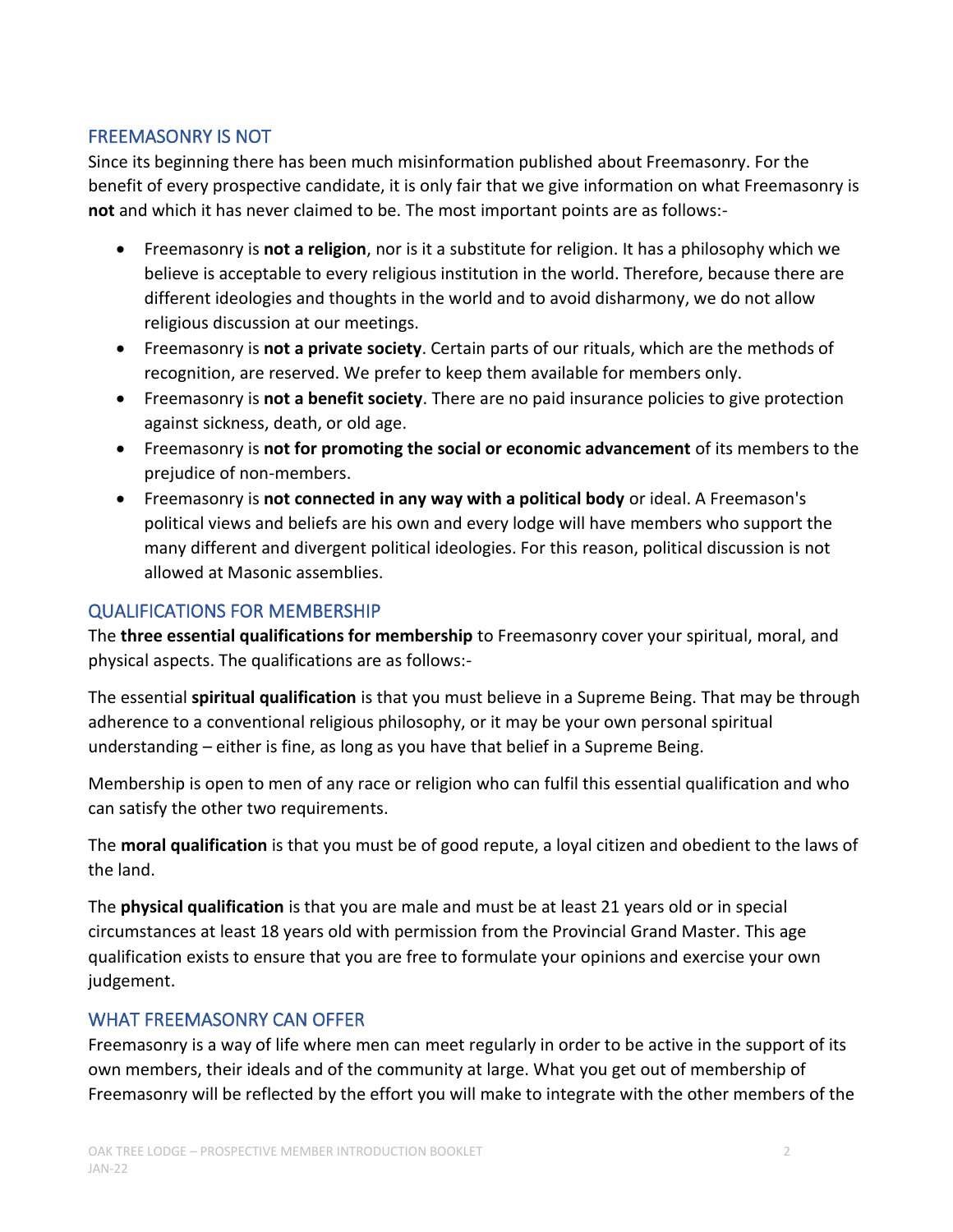#### Lodge. **We are sure that you will gain far more from your membership than you expect, by becoming a Freemason and a more useful citizen in your community.**

There are no mandates associated with your membership. After becoming a full member of the Lodge, you may be content to remain as a non-active member within the Lodge and just enjoy the fraternal gatherings.

We hope however that you will decide to progress through the various positions of responsibility within the ritual to, one day, become Master of this Lodge. One of the benefits of becoming active in the ritual side of our ceremonies, which will assist you in everyday life, is that by increasing your mental capacity for memorising it will give you more self-confidence in speaking in front of your fellow men.

# WHAT FREEMASONRY EXPECTS OF YOU

Freemasonry is judged largely by the actions and lives of its individual members.

When a man is known to be a Freemason, it is the standard by which the outside world judges our organisation. To ensure that our reputation remains impeccable we expect you to maintain the standards set out in the qualifications for membership.

# **Freemasonry demands and expects that every member will place the needs of his family first, his obligations to his vocation second, and after these his duties to Freemasonry.**

There are certain financial responsibilities associated with your membership, just as there are costs in membership of any organisation. These, however, are not too onerous. The fees payable are set by the Lodge in its by-laws and include:-

A one-off **initiation fee** payable prior to joining the Lodge. This covers your registration with Grand Lodge, and the provision of a certificate which will be presented to you on becoming a full member of our organisation known as a Master Mason.

An **annual fee** payable to the Lodge. The Lodge uses this to maintain the facilities of the Lodge, either to cover the rent of premises, or the maintenance of owned buildings, social occasions and for all other matters of lodge administration. In addition, there is a dining fee at each meeting. Details of the fees for this lodge can be obtained from your proposer or the Lodge Secretary.

At various times during the year, you may be asked to contribute time or money to **charitable projects** being organised by the lodge. Your contribution must at all times be determined by **what your circumstances will permit**.

This is for you to determine and at no time should you place your personal financial viability at risk.

The dress code is dark suit, white shirt, black socks, black shoes and either a black, masonic or provincial tie. The purchase of a Masonic apron may be required when you become a Master Mason. You may of course prefer to use a family apron from a relative who no longer has a need for it but in any event your proposer will discuss and arrange this with you.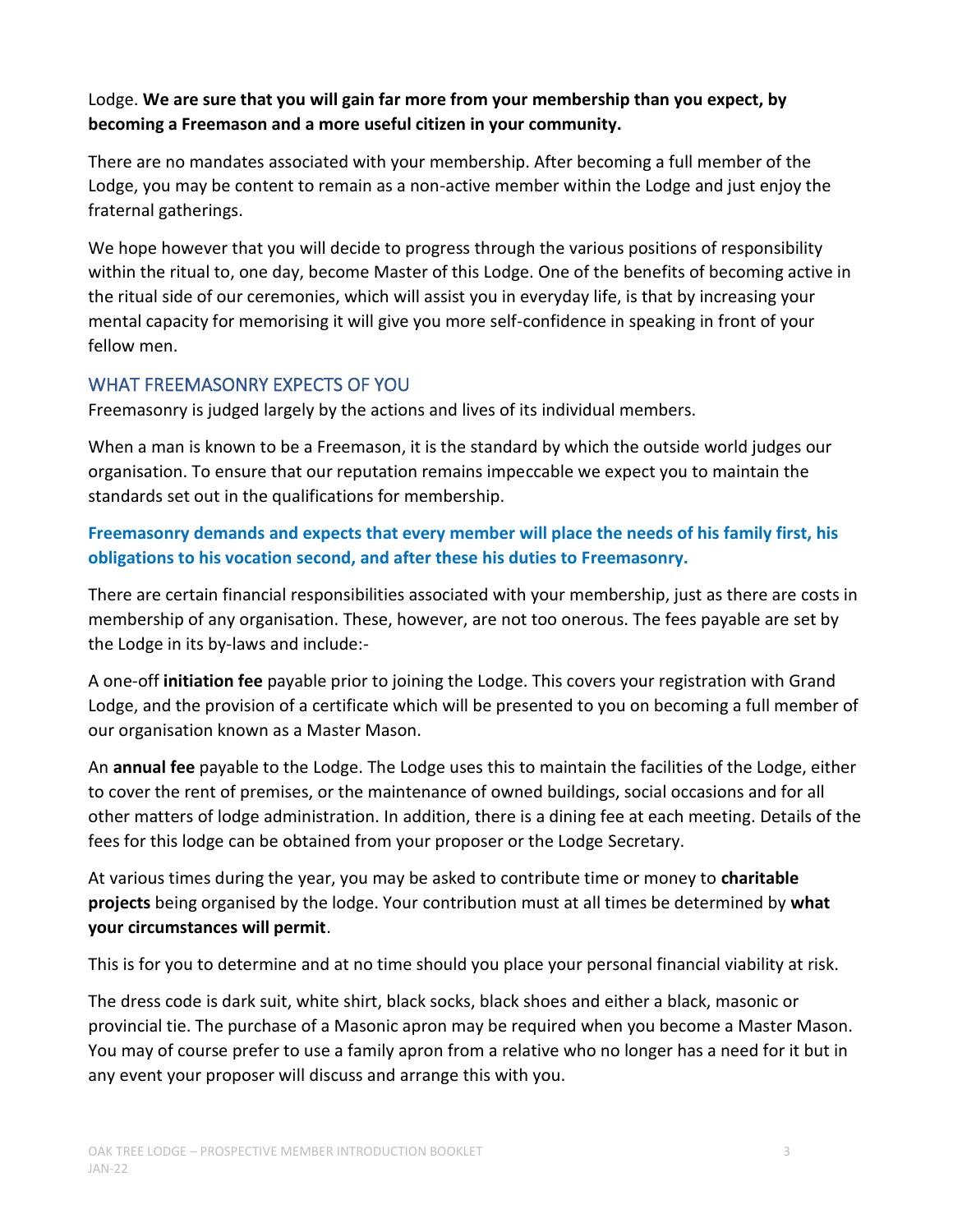#### THE LODGE STRUCTURE

Within the international world of Freemasonry, the most important entity to you will be your Lodge. Worldwide there are Grand Lodges that govern specific geographical territories, and each individual lodge relies on its own Grand Lodge for the setting of standards and for recognition with other Grand Lodges. In our Lodge the controlling body is the United Grand Lodge of England with over 300,000 members working in nearly 8,000 lodges in England and Wales.

Every single lodge in the country also comes under the jurisdiction of a Provincial Grand Lodge, in our case, the Provincial Grand Lodge of Surrey with 8,500 members.

Every lodge is presided over by a Master, who normally holds office for a year (this is typically extended to 2 years at Oak Tree), who will be pleased to meet and receive you at your first lodge meeting.

We are obliged by Grand Lodge rules, to ensure that all Candidates for joining Freemasonry are elected by ballot of the Lodge members.

Other decisions concerning financial and administrative affairs are democratically made in open lodge by all the Lodge members present. Voting is usually by show of hands, but if the Master deems it necessary, decisions may be made by secret ballot, ensuring that at all times the will of the majority prevails. Soon as you join the Lodge you will become eligible to vote on any matters concerning the Lodge.

Your proposer will have explained to you on which nights the Lodge meets and in which months of the year. It is expected that you will make every effort to attend the Lodge at each of its meetings, to receive maximum benefit from your membership and to assist those who rely on your attendance. Regular Lodge Meeting dates are fixed and can be diarised each year well in advance.

At your Lodge meetings, usually ceremonies are conducted to bring new members into Freemasonry or to take them to the next step towards becoming a Master Mason. Once a year we install a new Master. On other occasions there may be a guest speaker giving a talk on a subject of Masonic interest or there may simply be a discussion among the Lodge members. Following the meetings, the members and their visitors usually gather in the dining room for a meal and to enjoy each other's company in a relaxed and informal environment.

Visiting other lodges, either in this Province or for that matter anywhere in the world, is always an enjoyable experience. It will give you the opportunity to increase your circle of Masonic friends, learn how other lodges conduct ceremonies and generally to enjoy the wider Masonic life that membership brings in a less formal discussion environment.

#### WHAT HAPPENS NOW?

Once all the paperwork is submitted, a ballot will be held at a regular Lodge meeting, where all members present will vote on your admission. If the ballot is successful, the Secretary will contact you and advise you of the date at which your admission can be fitted into the Lodge programme of meetings.